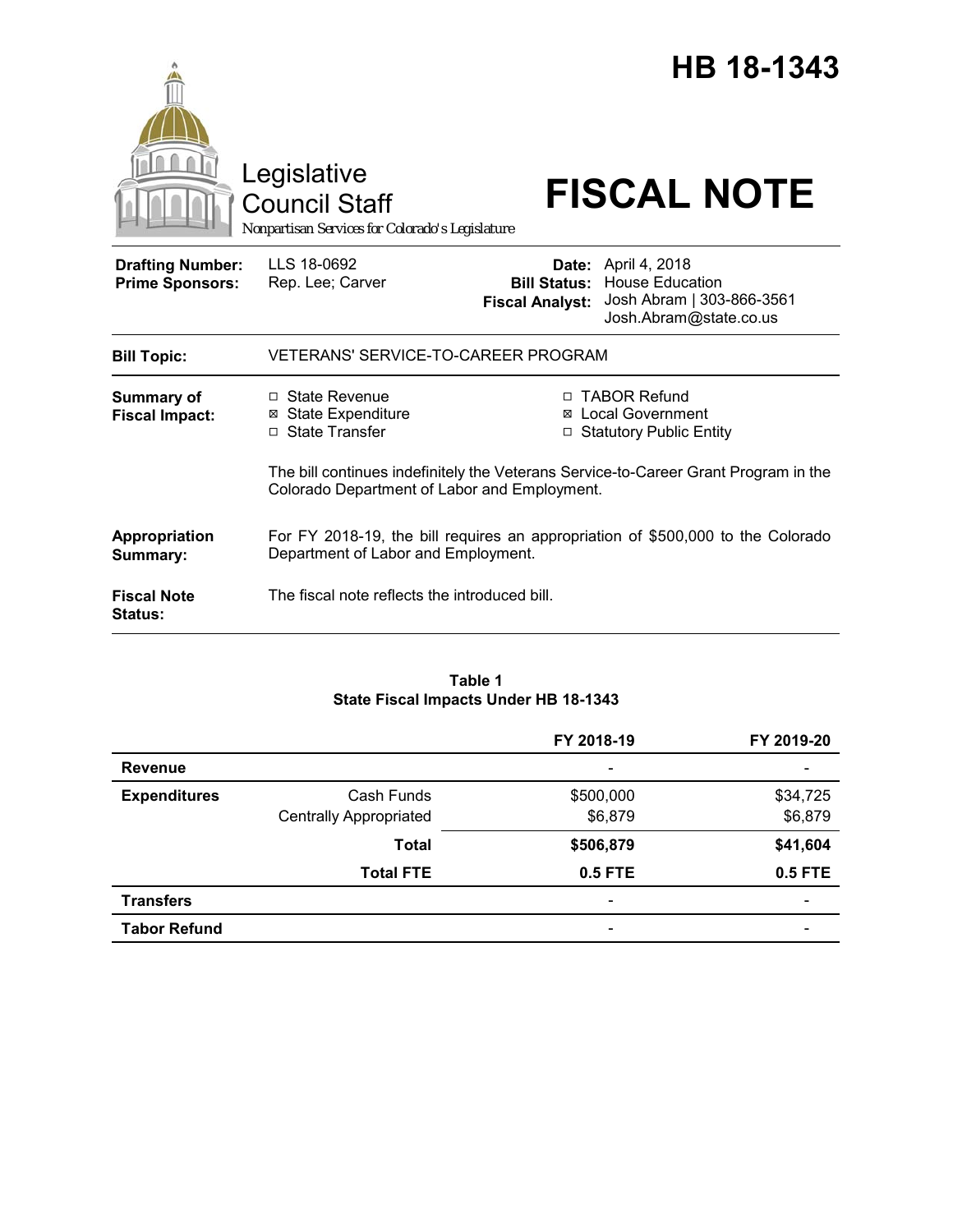April 4, 2018

## **Summary of Legislation**

House Bill 16-1267 created the Colorado Veterans' Service-to-Career Pilot Program in the Colorado Department of Labor and Employment (CDLE). The pilot program authorizes nonprofit agencies to partner with workforce centers selected by the CDLE to provide eligible participants with skills training, internships, work placement, career and professional counseling, and other related support services. This bill:

- removes the January 1, 2019, repeal date, effectively converting the pilot project into a permanent and ongoing program;
- expands eligibility for program services to include veterans, veterans' spouses, persons actively serving in the U.S. Armed Forces and within six months of discharge, or a member of the National Guard or military reserves who has competed initial entry training;
- adjusts the allowable administrative overhead for expenses incurred by the CDLE from seven to eight percent;
- clarifies and defines terms; and
- requires that the CDLE develop an evaluation methodology to measure program outcomes and effectiveness prior to initiating the bid process for awarding grants.

The bill permits any unspent money that remains in the CDLE's current FY 2017-18 appropriation for administrative costs to be used to design the evaluation methodology, or to contract for its design. Unspent money for program services as of July 1, 2018, may be used for FY 2018-19.

## **Background**

The Colorado Veterans' Service-to-Career Pilot Program is scheduled to repeal on January 1, 2019. For FY 2016-17, the CDLE was appropriated \$500,000 from the Marijuana Tax Cash Fund and 0.5 FTE. The department received a supplemental appropriation of approximately \$168,000 in FY 2017-18. The program is anticipated to expend all existing funds in the current FY 2017-18.

### **State Expenditures**

The bill increases state expenditures by \$506,879 and 0.5 FTE in FY 2018-19 and by \$41,604 and 0.5 FTE in FY 2019-20. New expenditures are from the Marijuana Tax Cash Fund. State expenditures are displayed in Table 2 and described below.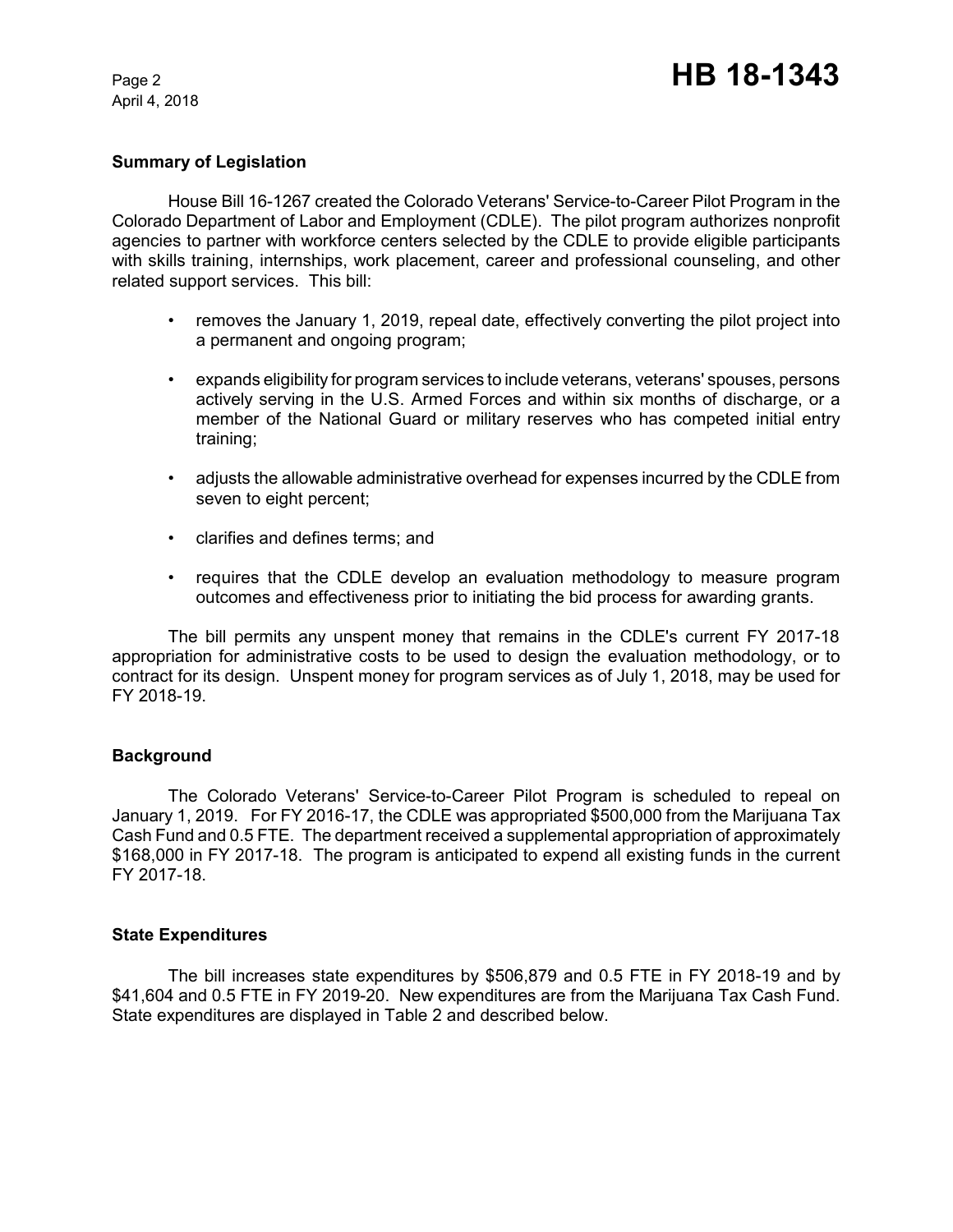#### **Table 2 Expenditures Under HB 18-1343**

|                                                    | FY 2018-19 | FY 2019-20               |
|----------------------------------------------------|------------|--------------------------|
| <b>Colorado Department of Labor and Employment</b> |            |                          |
| <b>Personal Services</b>                           | \$34.250   | \$34,250                 |
| <b>Operating Expenses and Capital Outlay Costs</b> | \$475      | \$475                    |
| <b>Grant Funds</b>                                 | \$465.275  | $\overline{\phantom{0}}$ |
| Centrally Appropriated Costs*                      | \$6,879    | \$6,879                  |
| FTE - Personal Services                            | $0.5$ FTE  | $0.5$ FTE                |
| <b>Total Cost</b>                                  | \$506,879  | \$41,604                 |
| <b>Total FTE</b>                                   | $0.5$ FTE  | $0.5$ FTE                |

 *\* Centrally appropriated costs are not included in the bill's appropriation.*

**Service to career grant program.** The bill increases expenditures in CDLE beginning with FY 2018-19 and ongoing. CDLE will develop an evaluation methodology prior to awarding the next round of grants in FY 2018-19, and continue to administer the application process, select grantees, disburse funds, monitor programs, and prepare summary reports. This fiscal note assumes that grant awards will be disbursed over the next two fiscal years, similar to the program's administration as a pilot in FY 2016-17 and FY 2017-18.

**Centrally appropriated costs.** Pursuant to a Joint Budget Committee policy, certain costs associated with this bill are addressed through the annual budget process and centrally appropriated in the Long Bill or supplemental appropriations bills, rather than in this bill. These costs, which include employee insurance and supplemental employee retirement payments, are estimated to be \$6,879 in both FY 2018-19 and FY 2019-20.

# **Local Government Impact**

The bill increases revenue and expenditures for local governments operating workforce centers that apply for and receive grants through the state program. Local workforce centers will be eligible to receive additional funding from CDLE to support veterans and dependants with skills training, internships, work placement, career and professional counseling, and other related support services.

# **Effective Date**

The bill takes effect July 1, 2018.

# **State Appropriations**

For FY 2018-19, the bill requires an appropriation of \$500,000 from the Marijuana Tax Cash Fund to the Colorado Department of Labor and Employment and 0.5 FTE.